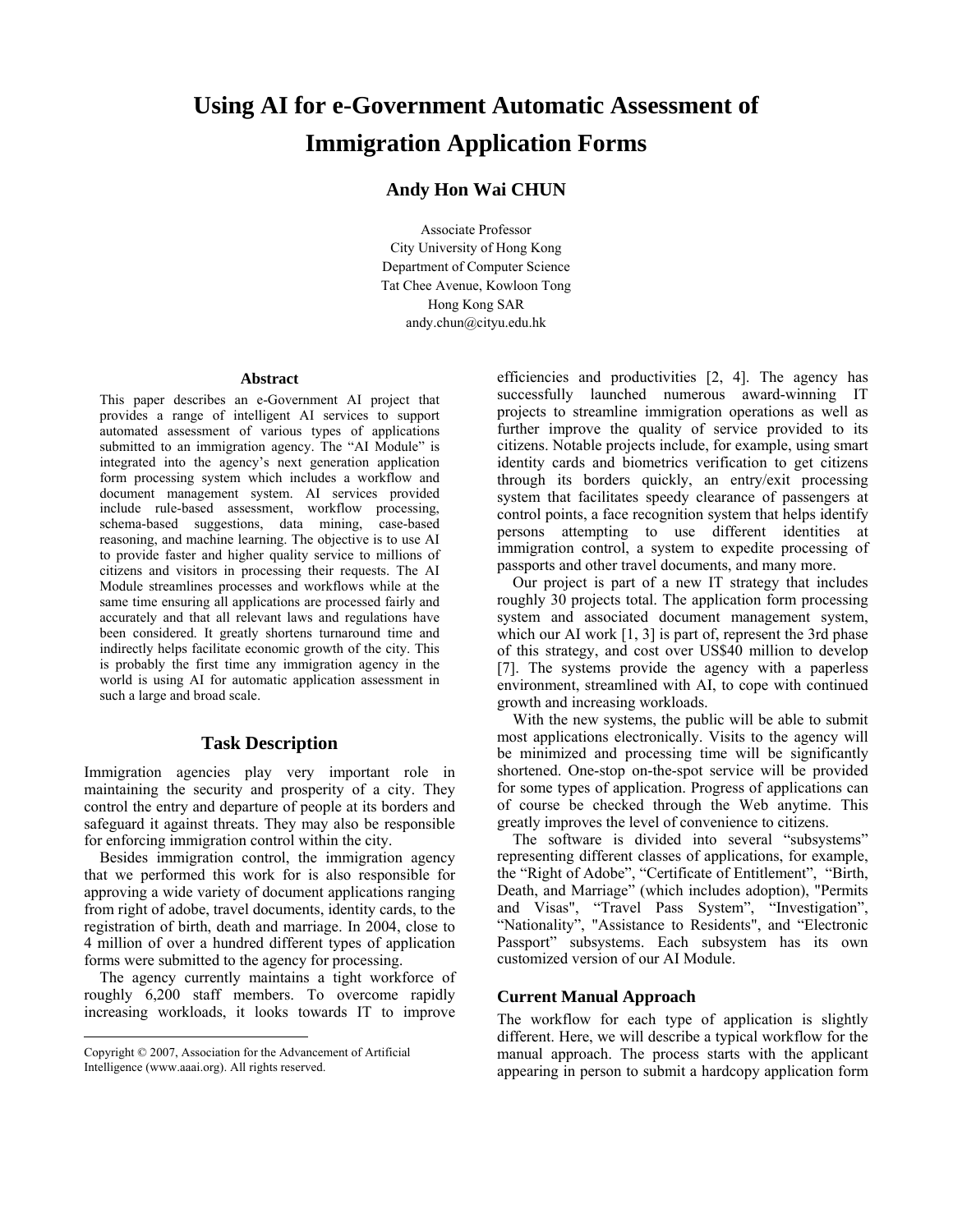together with photocopies of relevant documents; the original documents will be verified later. The "authorization officer" reviews the case and assigns a suitable "case officer," who is familiar with handling that type of application, to be responsible for that case. After reviewing the application form, the case officer may request additional supplementary documents from the applicant. When all the supporting documents have been submitted and verified, the case officer will make a final assessment, which will then be reviewed and endorsed by the authorization officer. Finally, the applicant will be notified of the result and return to collect permits or approval letters if application was indeed successful. The entire process may require several visits by the applicant to the immigration agency and many days, weeks or even months to complete depending on complexity.

In order for a case officer to adequately process an application, he/she must of course possess thorough knowledge of all the applicable laws and regulations as well as immigration guidelines. In addition, the case officer must also be able to use his vast experience in processing other similar cases to draw on precedence cases for reference if discretionary decision-making is needed. Assessing a complex application can be very time consuming and knowledge intensive. The objective of our AI work is to capture the different types of knowledge required for application assessment so that they can easily be used by the case officer to quickly formulate an informed and accurate decision.

## **New AI Approach**

With the new AI system, application forms will either be submitted online or as hardcopy and then scanned and processed by optical character recognition. Associated supporting documents will also be stored digitally in a secured document management system. Online submission represents substantial savings in community cost since the applicant need not go to the agency in person [7].

After submission, an initial preliminary assessment will be made by the AI Module's Assessment Rule Engine that contains a knowledge-base of all applicable laws and regulations as well as immigration guidelines for each application type.

For certain types of application, the assessment may be done in a "one-stop" fashion and the applicant can collect the permits/letters during the same visit. For more complex applications, the preliminary assessment results from the AI Module will be used by the authorization officer to decide which case officer will be most suitable to handle that case. Once the case is passed to the case officer via the workflow system, he/she will use the AI Module's Schema-based Reasoning Engine to generate a set of suggested actions or steps to take in order to get the application to a final state that can be assessed. For example, the AI Module may recommend that the case officer request certain additional supplementary documents from the applicant. The schema encodes procedural knowledge of typical steps or actions taken by case officers in handling different kinds of cases.

The workflow for each application is managed using the AI Module's Workflow Rule Engine that determines how each case should be routed through the immigration processes. For special or non-typical cases, the AI Module provides a Case-based Reasoning (CBR) Engine [38] to analyze and retrieve similar precedence cases for the case officer to review and compare. When all the necessary information and documents are finally in place, the case officer can invoke the Assessment Rule Engine once again to make a final assessment recommendation. Since discretionary decision making is used for complex cases, the AI Module contains a Self-Learning Engine that performs learning on decisions made and then reuses this newly learned knowledge (in the form of "self-learned rules") when processing new applications. Once applications are processed and final outcome decisions have been made, they will be indexed into our AI case base using AI clustering [14].

## **Related Work**

The immigration AI work is built upon several different AI representations and reasoning algorithms - rules, schemabased, clustering, case-based, and decision trees.

Our rule engine is similar to rules in traditional expert systems [16, 17]. However, instead of heuristics or rules of thumb, our rules encode legislative knowledge [18]. Each subsystem has its own rule base. The structure of our rule base was designed to facilitate easy of encoding expert knowledge on immigration-related legislations. A subsystem may have many different types of application forms. Each type of application has its rule agenda that defines which combination of rules or rule sets is applicable for a particular application type. Our rule agenda is similar to other rule agendas [19, 20, 21, 22] except that its main purpose is to encode relationships among rules rather than just sequence. Besides, rule agenda, rules are also organized into rule sets [20, 21, 22]. Each rule set represent one assessment criterion. Rules in a rule set represent how that criterion can be satisfied. Rules in our system operate in forward chaining manner [23].

Many government agencies around the world use rule engines to assist with decision making, such as the Australian Government [30]. For example, the Department of Agriculture, Fisheries and Forestry uses rule-based systems to make decisions on whether to permit or reject an import, whether to perform import inspections, and what kind of tests to apply. The Australian Taxation Office also uses a number of rule-based systems to assist in determining which methods should be used in calculating taxes, benefits, and penalties. Customs uses expert systems to valuate importations, calculate customs tax, to profile and select high-risk import/export transactions for scrutiny. The Department of Defence uses rule-based systems to calculate workers compensation. The Department of Health and Ageing uses a rule-based system to check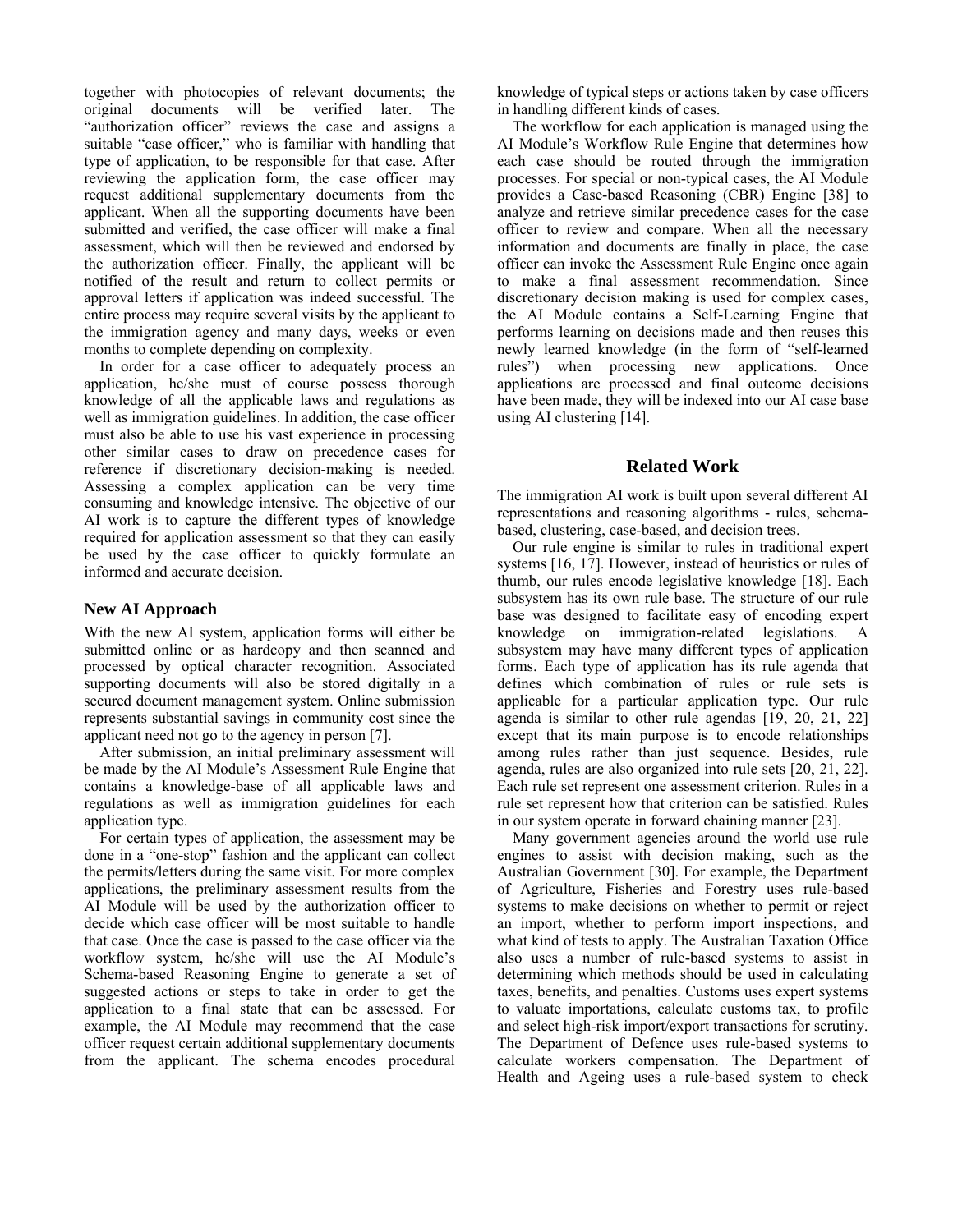approved providers' compliances. The Department of Veterans' Affairs uses a rule-based system to support decision makers in determining veterans' entitlements.

In US, the Customs and Border Protection agency uses an expert system called Automated Targeting System (ATS) [27, 28, 29] to find suspicious cargo transactions and for anti-terror work. ATS has over 300 rules provided by field personnel, inspectors, and analysts in order to separate high-risk shipments from legitimate ones.

Besides rules, our AI Module uses schema-based reasoning [13, 31] to represent procedural knowledge of actions and tasks that the case officers may take in the course of handling a case. For example, request for verification of certain documents, letters of reference, etc. Actions and tasks are triggered by rules.

Schema-based reasoning was also used in SAIRE [32], a multi-agent AI search engine to search Earth and space science data over the Internet. Chen and Lee [33] explored how schema-based reasoning can identify fraud potentials exposed by an internal accounting control system.

To provide decision support and precedence case retrieval, our AI Module make use of incremental [15] AI clustering [14] with multi-valued attributes [34] using kmeans clustering algorithm [35]. AI clustering has been used successfully for many similar applications, such as QCS [36] – an information retrieval system that allows users to retrieve relevant documents separated into topic clusters with a single summary for each cluster. IBM Research [37] developed a clustering system for indexing, analysis, and retrieval of videos.

Our case-based reasoning [38] engine makes use of AI clustering results to retrieve similar relevant cases to create a recommendation and summaries. CBR is a popular approach to reuse previous experience to handle new situations. For example, PlayMaker [39] is a CBR prototype that models how air traffic controllers handles traffic flow under severe weather or congestion. Xu and Li [42] used CBR to identify people who are "AIDS risky" and could be target for intervention. Esmaili and others [43] used CBR for intrusion detection.

Finally, we use incremental decision trees [40, 41, 44] to perform machine learning and rule generation [45] to capture how case officers handle "difficult" cases. In Australia, the Department of Family and Community Services has an "Edge expert system" that uses decision trees to determine a citizen's likely entitlement to payments and services [30].

## **Application Description**

The platform for the application processing system is Java EE. The AI Module is therefore also Java-based and packaged/deployed as Java EAR files. For scalability, AI services are provided in a stateless manner to the application processing system and can be deployed on as many application servers as needed.

 The front-end to our AI software is a Web-based thin client operated by immigration case officers. The layout and design of the Web client is typical of other form-based systems. Each case officer has an inbox containing all the applications he/she has been assigned to handle. For each application, there are several screens to display personal information on the applicant, the details of the current application, related documents provided by applicant and those sent to applicant by the immigration agency, historical record on this applicant such as other applications he/she has submitted before, other related information and follow up actions. Basically, anything related to an applicant, all his current and past applications and documents are all consolidated in a conveniently accessible dashboard for the case officer to review.

 The various AI features used by case officers operate in near real-time within a few seconds or so. The other AI tasks that are not performance critical, such as case learning and rule generation are done behind the scene as background processes.

 AI processing results are displayed on two key screens – Assessment Screen and Decision Support Screen. The "Assessment Screen" displays results of the Assessment Rule Engine as a list of violated rules and details of those rules, such as attributes and parameter values as well as links to legal references related to that rule. Rules may include hard rules, soft rules, or self-learned rules. It also contains a set of recommended follow up action to take (generated by the Schema-based Reasoning Engine), such as requesting additional documents or verifying validity of certain information provided by the applicant. Actions already taken are also displayed.

 The "Decision Support Screen" is used to handle "special" or non-typical cases. It displays a list of related precedence cases and their key attributes, generated by the Case-based Reasoning Engine through AI clustering. In addition, the case officer can request the CBR Engine to search for similar cases based on a selected subset of those attributes.

 Once all the necessary actions and steps have been taken and all the relevant documents have been collected, the AI Module will be used again to generate a final assessment.

### **AI Architecture**

Figure 1 shows a high-level view of our AI architecture. It consists of several key technologies and modules:

- Rule Engines:
	- Assessment Rule Engine
	- Workflow Rule Engine
	- Schema-based Reasoning Engine
- Case-based Reasoning Engine
- Self-learning Engine
- Knowledge Base
	- rules, schemas, cases and decision trees

 Each and every application form submitted to the immigration agency will be processed by the AI Module. The results from AI processing may include preassessment results, follow-up actions, links to legal references, results from self-learned rules, precedence cases, workflow routings and final recommendations.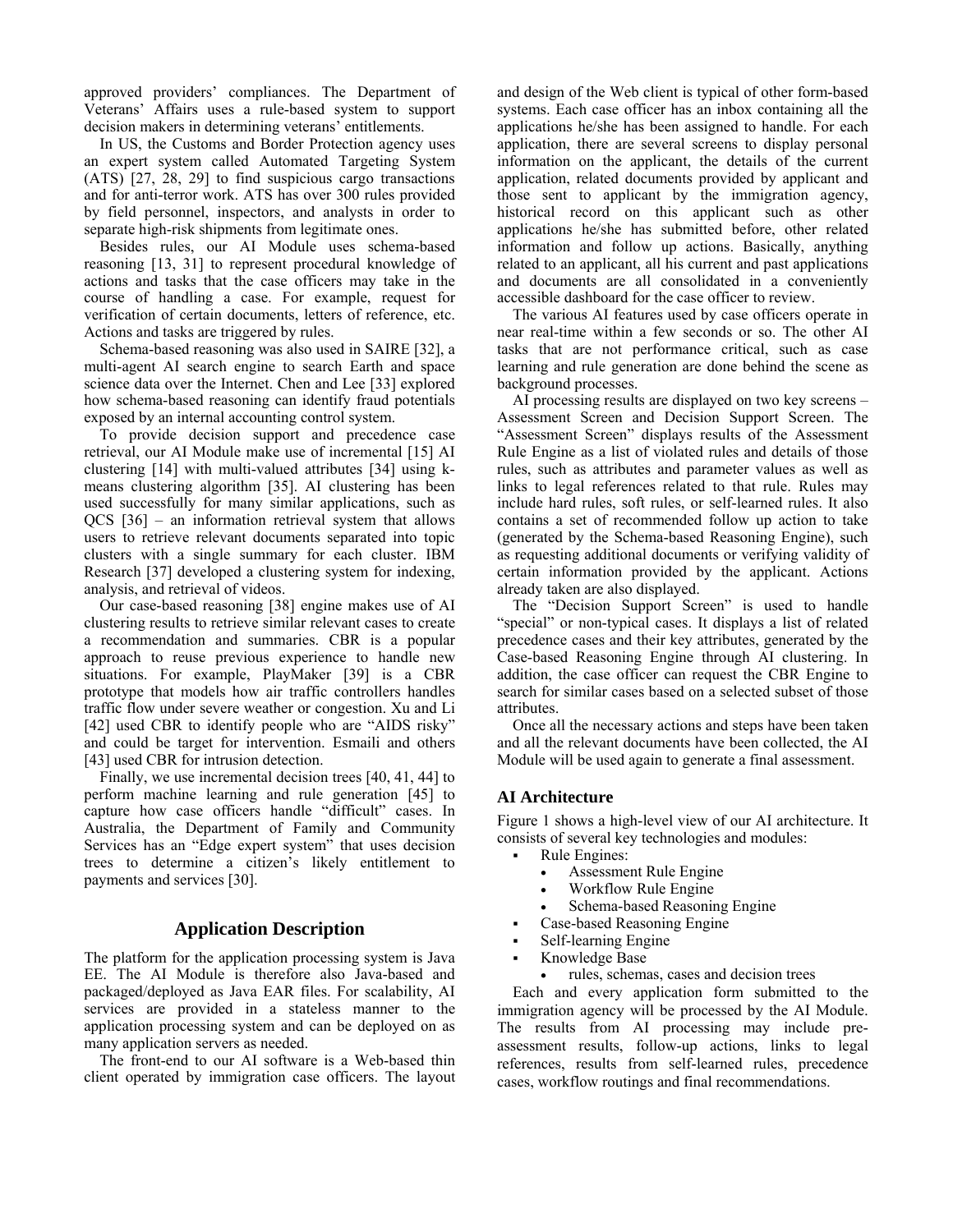

*Figure 1. Overall AI architecture.* 

 This architecture is replicated for each subsystem within the application processing system. For example, the electronic passport subsystem has its own set of rule, casebased, and self-learning engines as well as knowledge base and databases. This makes deployment easier as well as improves maintainability and scalability.

#### **Automatic Code Generation**

One of our design objectives is easy of maintenance – to ensure that rules can be updated easily and that changes in the rule engine will not affect other components. To achieve this, we took a "non-intrusive" approach to AI where the customized AI engines for each subsystem are defined using only RDF/XML documents [8]. Automatic code-generation techniques were then used to dynamically generate the AI engines as Java binaries and associated database tables. The generated AI engines are decoupled from other components. This further shortens development time and minimizes potential coding errors [9]. Many popular rule engines already use XML to encode rules [10, 11, 12]. We use this approach extensively for all the AI engines, not just the rule engines. Furthermore, the interface codes to the relevant domain objects that represent the application details are also auto-generated from RDF/XML and require no Java coding. In the past, interfacing an AI engine to an application is usually very time consuming and error prone. To further simplify interfacing, results from AI processing are simply returned as an encapsulated result object.

 Figure 2 illustrates the structure of the AI Module for each subsystem. In the center is the "AI Core" – a collection of AI classes representing engines, algorithms and routines developed at CityU. Wrapping around the AI Core are subsystem-specific AI engines that are created using our "engine compilers" that converts RDF/XML to Java jar files and databases. The only Java coding that is needed is in the "Shared AI Coding" – a common set of features used by all subsystems, and the "Subsystem Custom Coding" – behaviors and flows specific to a particular subsystem.



*Figure 2. AI Module structure for each subsystem.* 

 Although there are many subsystems and over a hundred types of application forms, our development approach makes the AI Module very easy to customize and maintain. Figure 3 highlights how the key AI software components are created. The main work is performed by the AI "engine compilers" that automatically generates the various AI engines, object/relational mapping and associated databases from RDF/XML without coding. The AI Core (basic AI features) and Shared AI Coding (immigrationrelated features) are shared among all subsystems and requires no coding for deployment to a new subsystem. The only coding is in the Subsystem Custom Coding that encodes subsystem-specific processing and flow. The size of this coding is relatively small.



*Figure 3. Software components in each subsystem's AI Module.* 

#### **Uses of AI Technology**

In order to achieve all the objectives of the project, several different AI techniques were used.

#### **The Assessment Rule Engine**

The Assessment Rule Engine is probably the most important as it encodes immigration-related legislative knowledge and guarantees that all applicable laws, regulations and guidelines have indeed been considered for each and every case. The key functions are:

- Perform initial preliminary assessment to assist workflow engine in case assignment as well as guide information collection
- Perform final assessment to determine application result

 There is one engine and one rule base per subsystem. Each subsystem may have many different types of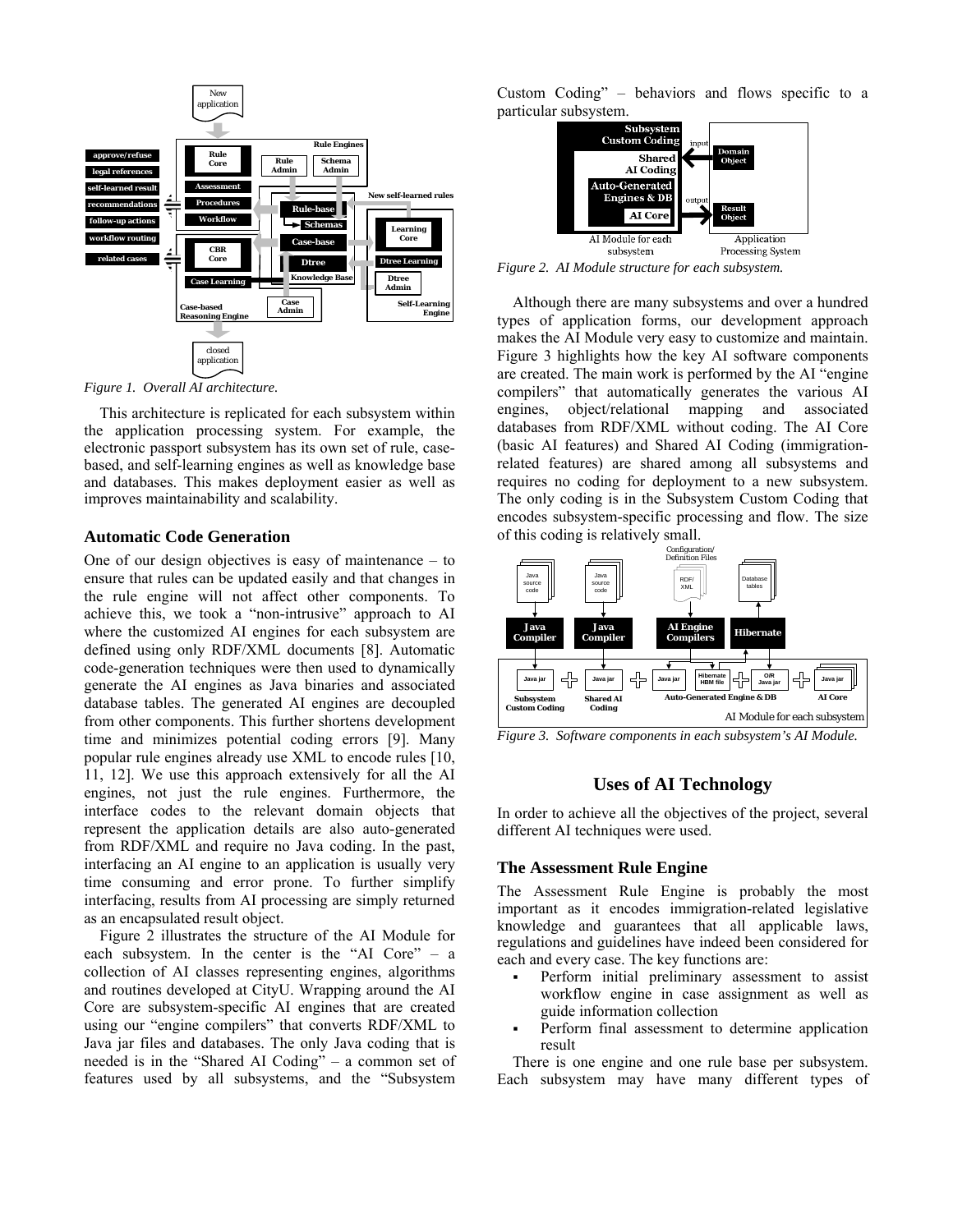application forms. In total, there are several thousand rules in the AI Module to handle all the subsystems.

 To organize this large body of legislative knowledge, the rule base for each subsystem contains a separate "rule agenda" for each application type. The agenda determines which combination of rule sets is applicable for a particular application type. Rule sets contain all the rules related to determining the status of particular "assessment criteria." For example, whether a person is a recognized "citizen" or not is one criterion in determining his/her right of adobe. For this criterion, there are over thirty different rules to help determine whether that criterion is satisfied or not. All those rules are stored in the "citizen" rule set and controlled by agendas that require this criterion in assessment of their associated application type.

 Although most laws and regulations regarding immigration are relatively static, some of the guidelines do change from time to time. To facilitate user maintenance of rules without having to regenerate and republish a new rule engine each time, the rules are designed with parameterdriven capabilities. Parameter values can be edited by users with appropriate authority; the effect on related rules is instantaneous.

 Besides established legislative knowledge, the rule engine also uses knowledge on discretionary decisionmaking. This knowledge is taken from "self-learned" rules that are generated by the Self-Learning Engine from observing how case officers handle "special" cases.

**Evaluation:** Before AI, assessments were done by sorting through and reviewing paper documents submitted by the applicant and using the case officer's own personal experience and knowledge of laws and guidelines. Time needed might be a few minutes for very simple cases to much longer for complicated cases. Some cases may take several days as the case officer may need to seek help and advice from other officers or superiors. With AI, assessment is done in less than 10 seconds for all cases regardless of complexity, while guaranteeing that all relevant legislations and guidelines, as well as all possible approval scenarios are considered.

#### **The Schema-based Reasoning Engine**

The schemas stored in the Schema-based Reasoning Engine [13] represent procedural knowledge in processing applications. It is used to:

 generate tasks, checklists and follow up actions for the case officer to perform.

 It guides the case officer in collecting of all necessary information and supplementary documents as well as printing documents and instructions. The engine is itself rule-driven. This allows different sets of steps and actions to be proposed depending on the particulars of the application at hand and previous actions already taken.

**Evaluation:** Before AI, if there are unclear points in the application or if certain information needs to be verified, the case officer sends a letter to the applicant for additional supporting documents. After receiving the documents, the case officer analyzes the case once again and possibly requests more information from the applicant if needed. This cycle is time-consuming and stressful for the applicant as he/she may need to visit the agency several times before his/her application can be assessed. With AI, different scenarios are analyzed automatically at the same time and a consolidated list is generated, thus minimizing the number of visits an applicant needs to make to the agency. Furthermore, letters to applicants are generated automatically. A task checklist is also provided to keep track of tasks so that nothing is overlooked.

#### **The Case-based Reasoning Engine**

Straightforward cases are handled automatically by the Assessment Rule Engine. But in the real world, there are many "special" cases that require more detailed analysis. This complicates and lengthens the assessment process. The CBR Engine helps alleviate this situation by:

- retrieving relevant "closed" cases from the casebase to act as precedence or reference
- indexing newly closed cases into the case-base

 There is one CBR Engine per application type since the attributes considered by different application types will be different. Each case is represented by a prioritized attribute vector that contains either data from the application form or results from the Assessment Rule Engine. The objective of the CBR is to retrieve similar cases and use statistics to generate recommendations. The CBR Engine also supports advanced features, such as multi-valued attributes and incremental AI clustering [15].

 The case officer may fine-tune the way the CBR Engine retrieves relevant cases by selecting the assessment criteria that he/she feels are most important for the case at hand.

**Evaluation:** Before AI, it was very difficult if not impossible to locate past cases to use as reference or establish precedence. There was no easy way to search through case folders, which were stored in physical archives. Case officers had to rely on their own memory or personal notes, or ask other case officers if they remember handling similar cases before. Even if cases can be recalled, trying to retrieve it from archives takes time. With AI, a precise list of all similar cases within a given time period can be retrieved within seconds, with all the details of the cases, analysis results and comments from case officers in charge.

#### **The Self-Learning Engine**

The Self-Learning Engine captures discretionary decisionmaking knowledge that represents case officers' experience in handling special cases as well as their knowledge of assessment best practices and guidelines that change with the changing needs of our society. The key functions are:

- incrementally learn and index new cases into decision trees
- generate self-learned rules from the decision trees and integrate into the Assessment Rule Engine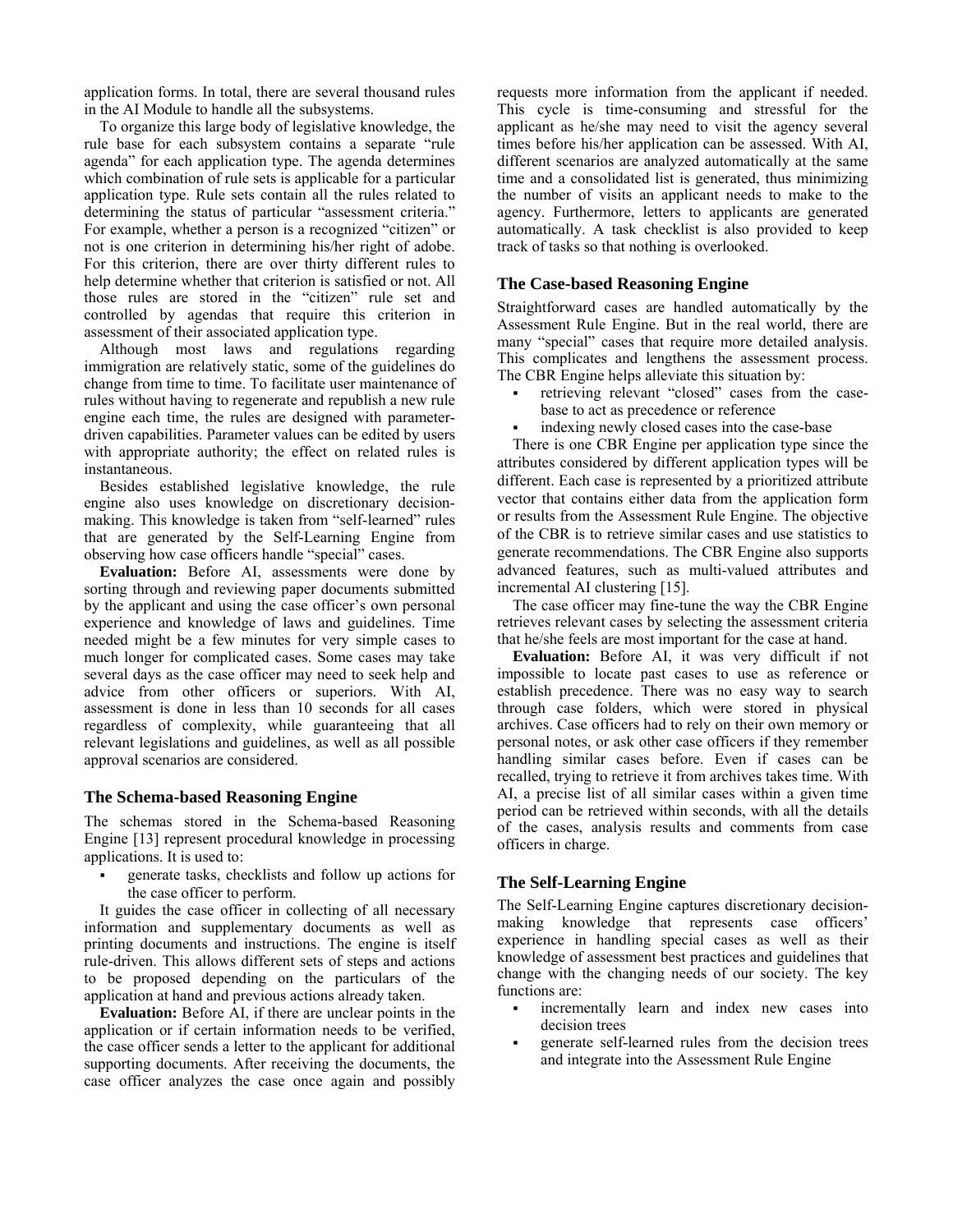For the same reasons as the CBR Engine, there is one Self-Learning Engine per application type. However, each engine may contain many decision trees. Each decision tree represents knowledge related to one assessment criteria. These are the same assessment criteria used by the rule engines as well as the CBR engines. The decision tree is constructed from prioritized data either from the application form or retrieved from results from the Assessment Rule Engine. This engine also supports advanced features such as incremental learning.

 The self-learned rules generated from each decision tree are used to determine whether an assessment criterion was fulfilled or not. Hence rules generated by the Self-Learning Engine are well integrated with the Assessment Rule Engine and directly contribute to the assessment result.

**Evaluation:** Before AI, discretionary decision-making was based on best practices and guidelines that were discussed and shared informally among case officers. Each case officer keeps a personal notebook of these guidelines and practices as reference. The performance of a case officer will depend greatly on his/her knowledge of these best practices and guidelines and his/her personal experience in handling similar cases. There was no easy way to share this type of knowledge efficiently before. With AI learning, patterns in discretionary decisionmaking are extracted and codified as rules so that best practices can be shared and used regardless of the experiences of the case officers.

## **Application Use and Payoff**

The AI Module was deployed to production in December 2006. Starting early February 2007 it began to process each and every application for electronic passport. Rollout for remaining subsystems is scheduled throughout 2007. So far, several hundred immigration case officers have been trained on the system.

## **Evaluation Results**

Prior to deployment, extensive unit, integration, and stress testing were performed. After that, the system went through 2 months of user testing and 2 months in production environment before official launch in February 2007. Obviously, for this type of AI system, it must return correct results 100% of the time and be fast (within seconds) and stable. The following summarizes general feedbacks and results from user evaluation:

- For subsystems with large volume of applications, automatic assessment with AI rules is the only way to improve efficiency
- The ability to automatically find precedent cases is very important and highly useful for decision support, which was practically impossible to do manually.
- Self-learning is also very important for certain application types because rules can be too complex to code manually.
- Automatically consolidate all information related to a particular case into a dashboard was found to be very useful. The old approach of manually sorting through paper documents and records was too time consuming and error-prone.
- The ability to automatically propose follow-up actions and to automatically generate notification letters and minutes was also found to be very useful and a major time savings.

## Key payoffs include:

- **Quality of Service**  This is number one priority for this immigration agency. Year after year, it receives numerous awards and recognitions for outstanding quality of service to citizens and visitors [5]. The use of AI to streamline processing workflow enhances the quality of service by reducing turnaround time [6]. For example, time to get an entry permit for employment can be shortened by 3 to 5 days whereas a search of births, deaths or marriage records can be reduced to several minutes. One-stop service is now possible for most applications. Secondly, the use of AI provides a more comprehensive and thorough assessment of each case so that follow up tasks are consolidated. Therefore the number of documents that the applicant must provide and the number of visits to the agency is minimized.
- **Quality of Assessment** In the past, assessment quality depended on the experience and knowledge of case officers. Time was needed to think through numerous intricate and complex laws and regulations for each type of application. Manual assessment was time-consuming and error prone. With AI, all relevant laws, regulations and guidelines are considered at all times within seconds, guaranteeing that nothing is overlooked and eliminates any potential for errors.
- **Increased Productivity** For complicated cases, case officers need time to sort out all the information provided by the applicant as well as run through different approval scenarios. This can be time-consuming and may require discussions with other case officers to clarify fine-details of legislation. With AI, applications are assessed under all possible scenarios at the same time and within seconds. In addition, retrieving historical case folders from physical archives was very hard to do before. Using AI, relevant cases are automatically retrieved without any effort from the case officer. Case officers can then focus on using his expertise more effectively for decision making.
- **Improved Agility**  Because the AI Module is parameter-driven, any urgent change in guidelines and policies can be made instantly without any change to software. With self-learning capabilities, the AI Module automatically adapts itself to current practices and guidelines. Hence the agency becomes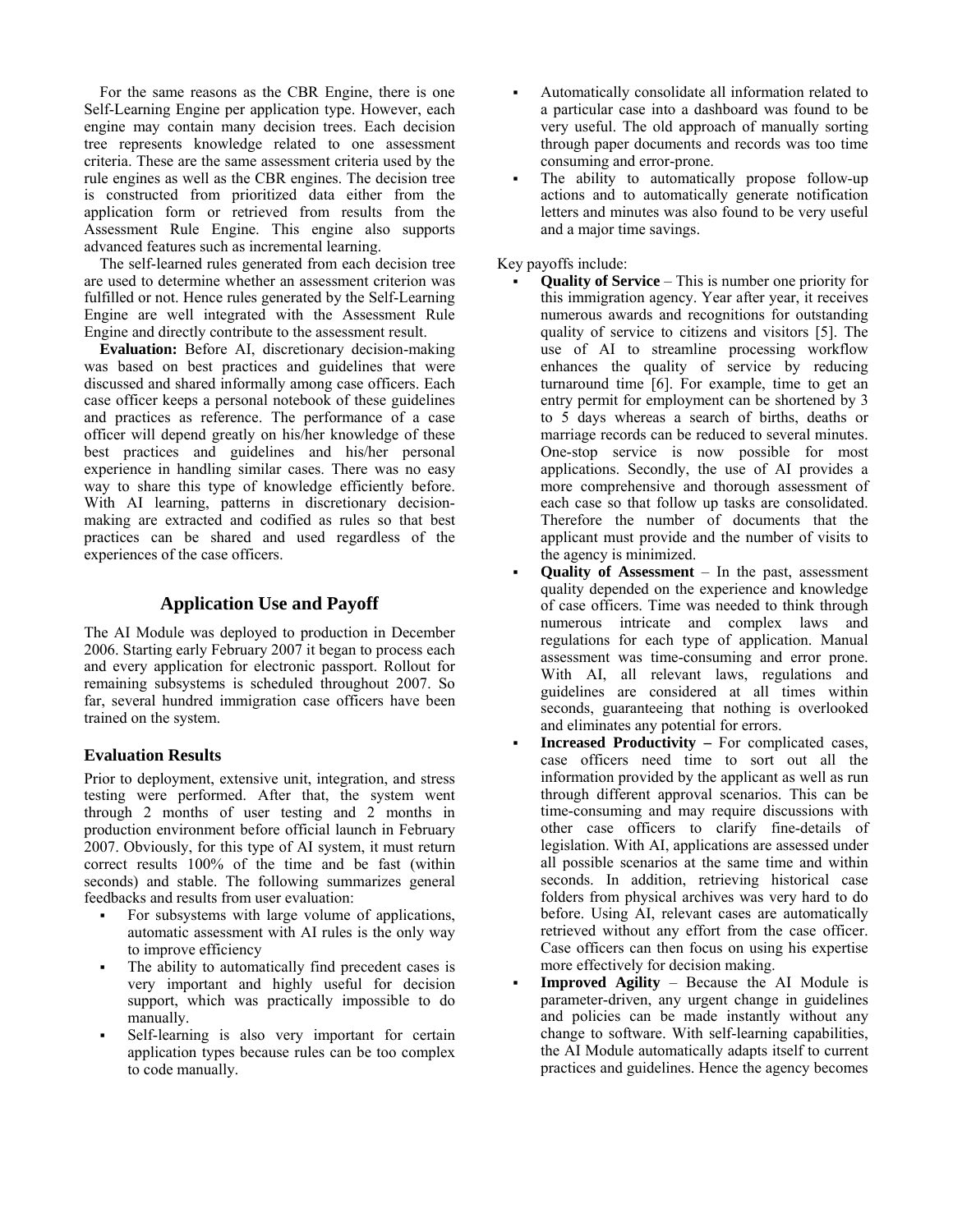more agile in terms of its knowledge management capabilities.

- **Capacity for Growth** In the long term, the AI Module will allow the agency to cope with continuously increasing workloads to support the city's economic growth.
- **Economic Savings**  The agency estimates that the application processing system will save the Government over US\$16 million annually [7]. Efficiencies provided by the AI Module not only represent cost savings for the Government but also substantial savings in community cost in reduced waiting and turnaround time for its citizens and visitors.

#### **Application Development and Deployment**

The design and development of the application processing system began early 2005 with the AI work starting mid-2005. The project prime contractor is NCSI, a wholly owned subsidiary of NCS, a leading IT solutions provider headquartered in Singapore with several thousand IT professionals worldwide. AI technology for the project was provided by the City University of Hong Kong.

 The total IT team size for the entire project consists of roughly 200 programmers, system analysts and consultants from several IT vendors and system integrators around the world. In addition, roughly another 60 officers and managers from the user side are dedicated to this project.

 The AI design and development team consists of roughly ten knowledge engineers and AI developers. AI development was simplified with extensive support from the user side in providing knowledge in a form that was readily convertible into rules for the rule engine.

 For a system as complex as this, integration, robustness and scalability were major concerns when we designed the AI Module. To minimize integration issues, the AI Module was designed to be decoupled from other components using well-defined interfaces. Robustness is handled by designing the AI Module to be deployable per subsystem or even per application type if needed. Thus any fault in one subsystem or application type will not affect others. In addition, all internal databases used by the AI Module have redundancy to improve robustness and performance. Scalability is handled by designing the AI Module to provide AI services in a stateless manner. If workload increases, all that is needed is simply to add more application servers. This distributed design also allows the application to switch over to another AI server if one fails.

#### **Deployment**

AI deployment is prioritized based on subsystems and application types with the "Electronic Passport" [25, 26] and "Birth, Death, and Marriage" subsystems to be the first to be deployed.

 The first version of the Assessment Rule Engine and Schema-based Reasoning Engine was released in midJanuary 2006. This was followed by the CBR Engine in mid-February 2006 and the Self-Learning Engine in end-March 2006. Since then, the systems have been undergoing extensive testing. In parallel, the engines were customized for different subsystems and application types as well as fine-tuning features and performances.

 User testing began in September 2006 with the first rollout to production in December 2006. Subsequent subsystems are scheduled to be deployed throughout 2007.

#### **Maintenance**

Just like any other mission critical software, there will inevitable be changes and upgrades to the AI Module after deployment to reflect legislative and/or operational changes for the agency. The design of the AI architecture is such that these types of changes are very easy to do.

 Firstly, all knowledge-related changes can be done without any Java coding and simply by updating RDF/XML documents and configuration files. Binaries and databases are generated automatically by our "engine compilers." Secondly, the behavior of the rule engines are parameter-driven and under user control to reduce the need for code change. Packaging the AI Module as a decoupled component from the other parts of the system helps further reduce maintenance and integration needs.

 For support, the prime contractor NCSI's IT team provides front-line technical and end-user support while the CityU provides additional assistance on the AI technologies when needed.

#### **Conclusion**

This paper provides an overview of how various AI techniques were used to provide highly intelligent and accurate case assessment capabilities to an e-Government system for automated processing of immigration-related application forms. AI streamlines processes and results in higher quality and faster service to citizens and visitors. In addition, valuable domain knowledge and expertise related to immigration laws, regulations and guidelines are now quantified, coded and preserved within the agency, for use in this and other systems. Our AI work makes use of several innovative techniques, such as non-intrusive RDF/XML coding and integrated rule, schema-based, casebased, and self-learning engines as well as incremental clustering and learning. This is mostly likely the first time any immigration agency in the world is using AI for automated intelligent application assessment and in such a large deployment scale.

#### **References**

1. Enterprise Innovation, "The HK Immigration Department's continuing drive for automation", Aug 2006:http://www.enterpriseinnovation.net/perspectives. php?cat1=4&id=816